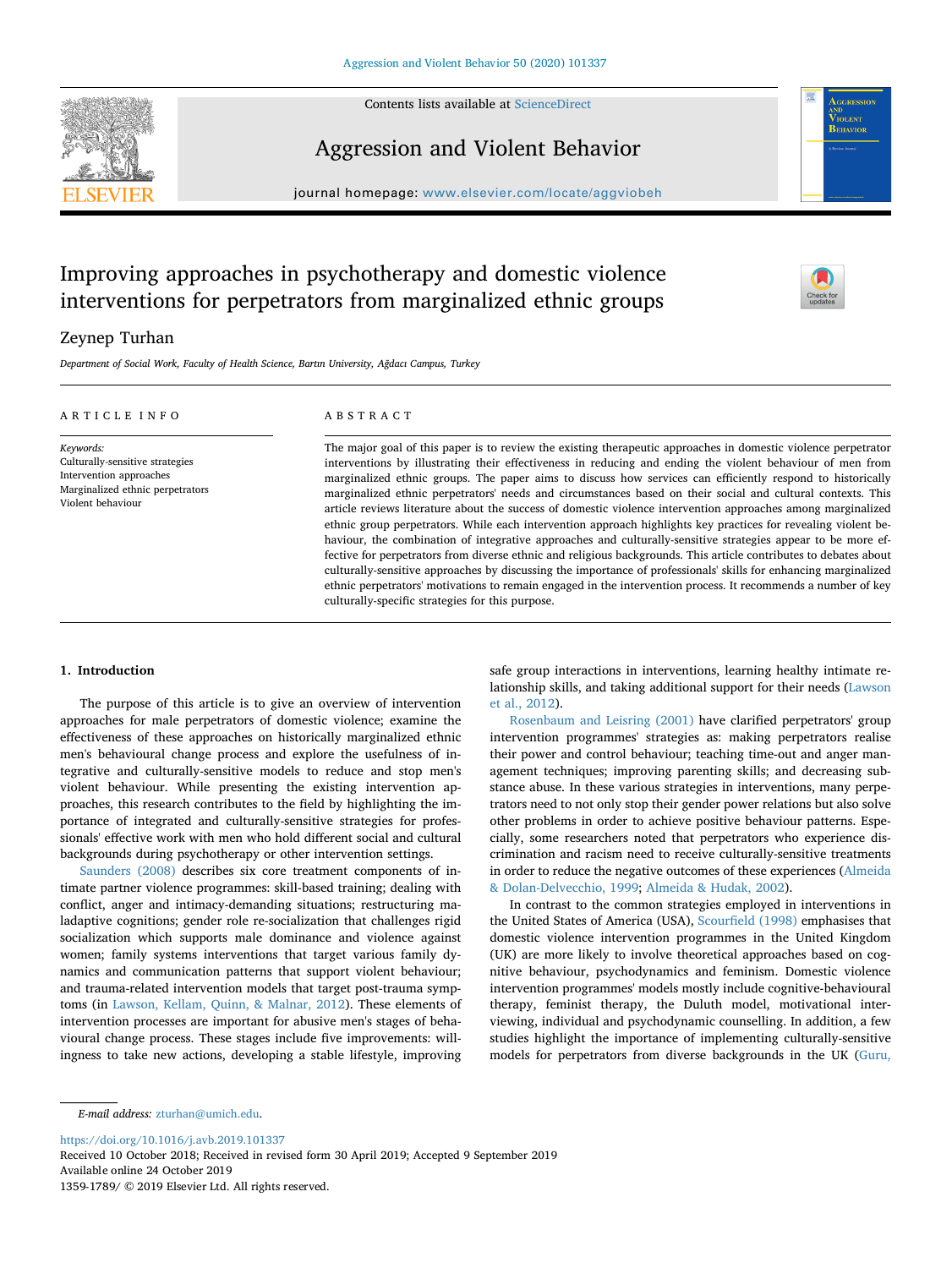#### [2006;](#page-6-4) [Turhan, 2019](#page-6-5)) and USA ([Gondolf & Williams, 2001;](#page-6-6) [Williams,](#page-6-7) [1992;](#page-6-7) [Williams, 1994](#page-6-8)).

It could be argued that many psychotherapy techniques fail to help perpetrators from diverse backgrounds to fully take responsibility for their violent behaviour and implement healthy and respectful behaviour in their intimate relationships. For example, [Hancock and Siu](#page-6-9) [\(2009\)](#page-6-9) explored how Latino immigrant men attend domestic violence interventions based on the Duluth model. They found insufficient involvement and resistance among this group during interventions. [Hancock and Siu \(2009\)](#page-6-9) made a compelling argument that the participants' active engagement in interventions was related to the professionals' considerations of their racial, ethnic and cultural backgrounds. Furthermore, [Williams and Becker \(1994\)](#page-6-10) have evaluated the programme providers' willingness to implement culturally-competent approaches in traditional perpetrator programmes in the USA. [Williams](#page-6-10) [and Becker \(1994\)](#page-6-10) conducted surveys with programme providers who worked with perpetrators of domestic violence and recognised the impact of culturally-competent strategies. Even though many programmes employed outside consultants who have particular expertise in working with individuals from diverse backgrounds, programme providers have rarely applied community outreach services to marginalized ethnic populations [\(Williams & Becker, 1994](#page-6-10)). Likewise, they indicated that these programmes did not develop any specific services in order to increase involvement in their services for marginalized communities.

It is possible that existing programmes are making inadequate efforts to work with marginalized ethnic groups. For instance, [Williams](#page-6-10) [and Becker \(1994\)](#page-6-10) focus on the implementation of culturally-sensitive approaches in traditional intervention programmes in the USA by highlighting unique activities for marginalized ethnic participants. In doing so, they suggest that intervention programmes need to develop effective communication with marginalized ethnic groups to improve their awareness of the existing programmes. [Gondolf \(2004\)](#page-6-11) also found that marginalized ethnic perpetrators are likely to resist implementing strategies they learned during interventions and they had inadequate experiences and knowledge about counselling. Overall, this article examines how intervention programmes can improve effective approaches by taking into account the marginalized ethnic participants' race, ethnicity, class and gender issues.

#### **2. Method**

A literature review was the method used for this article. Keywords and phrases were searched in the literature. The search terms were "black and minority ethnic and marginalized perpetrators/offenders including Hispanics, Asians, Africans, Turks etc; domestic violence interventions, perpetrator interventions, therapy for perpetrators, the efficacy of therapeutic support for domestic violence, intervention approaches". The language of the articles was English. The following databases were primarily searched: Google Scholar, Web of Science, PubMed, PsycINFO, ProQuest, Sage Journals. This study aims to explore the effectiveness of intervention approaches for marginalized ethnic perpetrators. After synthesising the available knowledge on the effectiveness of domestic violence intervention approaches and the conditions around the marginalized ethnic perpetrators' involvement in interventions, a model of therapeutic strategies for marginalized ethnic perpetrators was developed.

#### **3. Results**

The results are divided into two sections. The first section focuses on common therapeutic approaches for perpetrators' behavioural change process. The second section clarifies key strategies for marginalized ethnic perpetrators' involvement in behavioural change processes. Most of the researchers examined the effectiveness of therapeutic approaches such as cognitive-behavioural therapy, feminist therapy and Duluth model [\(Aldarondo & Malhotra, 2014](#page-5-2); [Babcock, Green, & Robie, 2004](#page-5-3);

[Day, Chung, O'Leary, & Carson, 2009](#page-5-4); [Gondolf, 2007](#page-6-12); [Healey, Smith, &](#page-6-13) [O'Sulivan, 1999;](#page-6-13) [Langlands, Ward, & Gilchrist, 2009](#page-6-14); [Lawson et al.,](#page-6-1) [2012;](#page-6-1) [Murphy & Eckhardt, 2005](#page-6-15); [Pence & Paymar, 1993](#page-6-16); [Skinner,](#page-6-17) [Hester, & Malos, 2005](#page-6-17); [Young, 1999\)](#page-6-18). Moreover, a great number of studies paid attention to the efficacy of therapeutic strategies on marginalized ethnic population ([Al-Aman, 2012;](#page-5-5) [Aldarondo & Castro-](#page-5-6)[Fernandez, 2008;](#page-5-6) Etiony [Aldarondo & Malhotra, 2014](#page-5-2); [Almeida &](#page-5-0) [Dolan-Delvecchio, 1999;](#page-5-0) [Atkinson, Thompson, & Grant, 1993;](#page-5-7) [Bowen,](#page-5-8) [Walker, & Holdsworth, 2018](#page-5-8); [Gondolf & Williams, 2001](#page-6-6); [Saunders,](#page-6-19) [2009;](#page-6-19) [Silvergleid & Mankowski, 2006;](#page-6-20) [Simmons & Lehmann, 2009](#page-6-21); [Waller, 2016](#page-6-22)). However, fewer studies highlighted the importance of recognising marginalized ethnic perpetrators' perspectives and experiences in domestic violence interventions [\(Almeida & Dolan-Delvecchio,](#page-5-0) [1999;](#page-5-0) [Bent-Goodley, 2005](#page-5-9); [Gondolf & Williams, 2001;](#page-6-6) [Guru, 2006](#page-6-4); [Hancock & Siu, 2009;](#page-6-9) [Turhan, 2019;](#page-6-5) [Williams, 1992, 2008](#page-6-7)). Importantly, [Waller \(2016\)](#page-6-22) and [Williams \(1994\)](#page-6-8) reported high rates of drop-out and attrition among marginalized ethnic groups in domestic violence perpetrator interventions. In addition, key strategies for positive outcomes on these groups were described. These strategies were often related to motivational interviewing, individual and group psychodynamic counselling and culturally-sensitive models.

#### *3.1. Common therapeutic approaches for perpetrators of domestic violence*

#### *3.1.1. Cognitive behavioural therapy*

Cognitive behavioural therapy considers that violence is a learned behaviour which can be unlearned and replaced by non-violent behaviour ([Aldarondo & Malhotra, 2014](#page-5-2)). Cognitive behavioural therapy approaches focus on skills training including communication, assertiveness, social skills and anger management techniques which are relaxation training, time-outs, and changing negative attributes to encourage awareness of alternatives to violence ([Babcock et al., 2004](#page-5-3)). These skills encourage men to change their values, beliefs and actions by concentrating on their cognitions around the women's rights and healthy and respectful intimate relationships.

Cognitive behavioural therapy assumes that clients are motivated to change, not struggling with relationship issues as major problems, capable of changing cognitions and behaviour patterns, and skilled in engaging in a collaborative relationship with a professional over a few sessions [\(Young, 1999](#page-6-18)). Yet, [Lawson et al. \(2012\)](#page-6-1) argue that many abusive men do not qualify based on these assumptions at the beginning of treatment. Therefore, men who have maladaptive relationship representations should accept interventions based on psychodynamics to address problems linked to their attachment. Further, [Prochaska and](#page-6-23) [DiClemente \(1982\)](#page-6-23) have defined the most successful stages of change within the cognitive behaviour therapy as: contemplation, groundwork for change, taking new action, and maintenance. These stages require participants' engagement and promise to the change their violent behaviour. Moreover, [Dobash, Dobash, Cavanagh, and Lewis \(2000\)](#page-5-10) stated that effective intervention strategies requires to develop the men's skills around stopping their power and controlling behaviour patterns and increase their awareness of the consequences of their violent behaviour on their partners and children by improving empathy skills.

Cognitive behavioural therapy and anger-control strategies of domestic violence interventions have a weakness as they do not take account of cultural norms and power control as a factor of violent behaviour [\(Langlands et al., 2009\)](#page-6-14). Cognitive behavioural therapy points out the higher stage of change goals such as focusing on improving skills and awareness of their abusive behaviour rather than fostering their motivation to enter into the intervention process. Social learning approaches and anger management approaches are limited since men who use violence excuse their behaviour by their social environment [\(Harne](#page-6-24) [& Radford, 2008](#page-6-24)). It could be argued that cognitive behavioural therapy fails to respond to some perpetrators' needs in the process of taking responsibility. The reasons for this might be due to patriarchal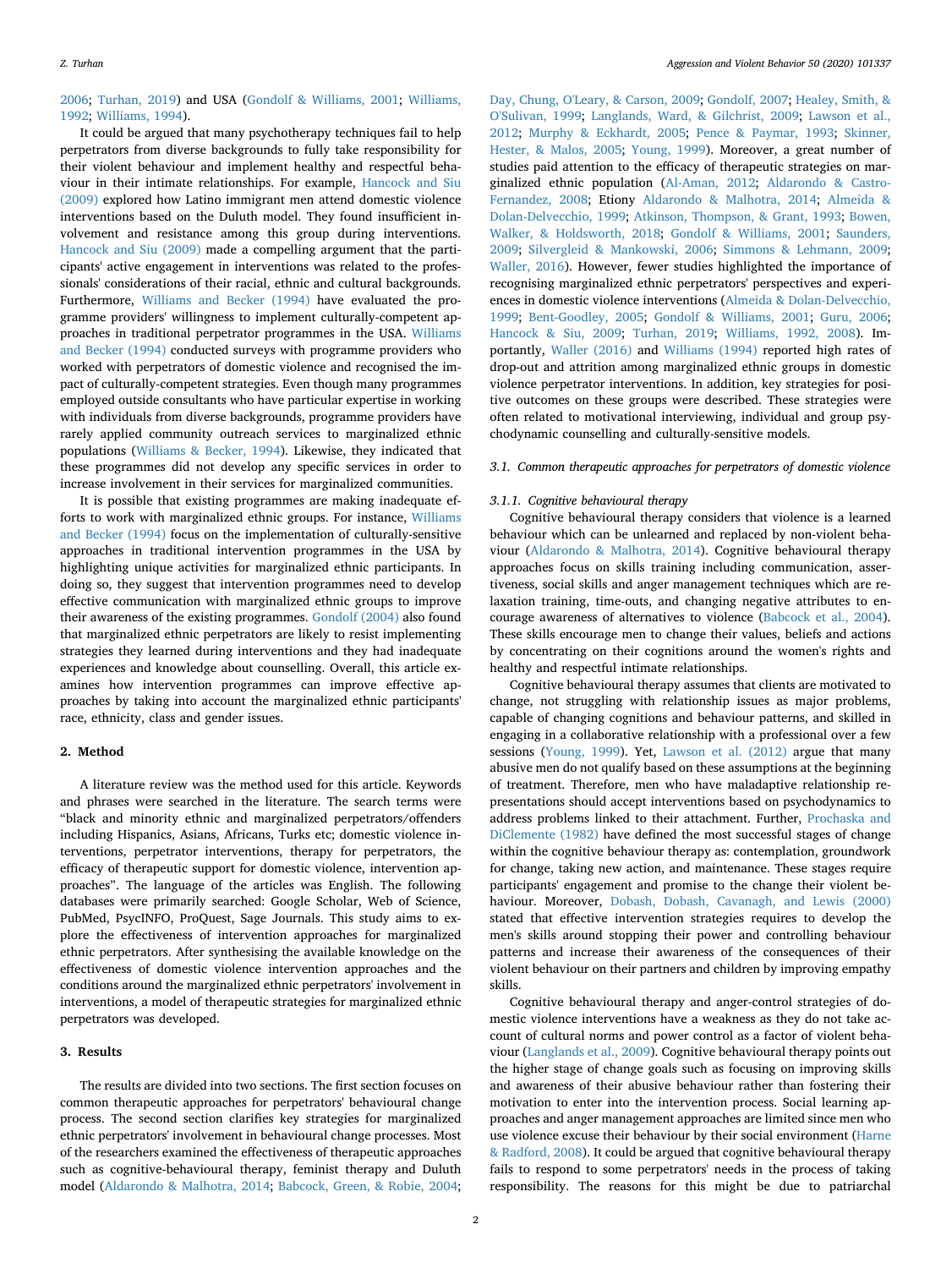concepts, masculinity, class, gendered power relations and lack of culturally-sensitive services.

#### *3.1.2. Feminist therapy*

Feminist therapy assumes male clients should address core issues such as the lack of relationship values, self-disclosure/insight/empathy, communication skills, intimacy and other developing skills about positive behaviour [\(Bograd, 2013](#page-5-11)). Feminist based intervention programmes aim to raise consciousness about sex roles and how these roles shape men's emotions and behaviour while confronting abusive men over their power and control strategies ([Healey et al., 1999](#page-6-13)). [Edley](#page-5-12) [\(2001\)](#page-5-12) suggests that abusive men need to first recognise that their behaviour is wrong before they can make a choice to be non-violent men.

To understand the men's masculine identity, conflict with programmes' goals and participants' needs should be considered since they might not be willing to share their feelings during group sessions. Feminist educational theories are more compatible with perpetrators who are aware of the consequences of their violent behaviour than psycho-therapeutic approaches because the feminist approach emphasises that violent behaviour is criminal and not the result of past experiences ([Healey et al., 1999;](#page-6-13) [Skinner et al., 2005](#page-6-17)). Given the strong feminist ideas on male perpetrators' choice to be violent and the need for them to be willing to make a conscious choice to change, feminist techniques are promising tools for many perpetrators who are more willing to find alternative behaviour. On the other hand, for participants who are resistant to engaging in therapeutic activities, feminist principles might not help them to take responsibility. In these cases, integration with other theoretical principles (e.g. trauma-based interventions and psychological theories) can increase participants' understanding about the therapeutic support and enhance their motivations to become involved in intervention activities.

#### *3.1.3. Duluth model*

The Duluth model employs the strategies of cognitive behavioural techniques and feminist approaches. It includes psycho-educational activities in incorporating the features of cognitive behavioural work for men who are violent towards their partners and children [\(Gondolf,](#page-6-12) [2007;](#page-6-12) [Pence & Paymar, 1993](#page-6-16)). Group facilitators play a significant role in raising critical consciousness of gender norms that offer men's perceived right to control and dominate their female partners [\(Gondolf,](#page-6-12) [2007\)](#page-6-12). The curriculum includes the Power and Control Wheel to show how to challenge men's denial or minimization of their violent behaviour against their partners ([Gondolf, 2007\)](#page-6-12).

This model aims to teach alternative skills to avoid violence and develop more egalitarian relationships for male perpetrators of domestic violence. The Duluth model describes cultural beliefs of male abusive behaviour as acceptable behaviour in their male-dominated environment ([Langlands et al., 2009\)](#page-6-14). The Duluth model conceptualizes theoretical and political influences from both feminist and sociological analyses of domestic violence ([Day et al., 2009;](#page-5-4) [Murphy & Eckhardt,](#page-6-15) [2005\)](#page-6-15). Additionally, the Power and Control Wheel is the important tool of the Duluth model and integrates the experience of marginalized ethnic groups. For example, the Power and Control Wheel addresses race and ethnicity by implementing approaches including the language sensitive wheel and concentrating on cultural and ethical dynamics related to violent behaviour. Therefore, the Duluth model appears to be more effective than applying only cognitive behavioural techniques or feminist perspectives.

Duluth model focuses on confrontational and more psycho-educational techniques ([Pence & Paymar, 1993\)](#page-6-16) and this might decrease the effectiveness of the session. Moreover, Duluth model might be limited in the extent that it can reduce many marginalized ethnic perpetrators' violent behaviour because of inadequate strategies for men's issues related to racial and cultural backgrounds; experiences of racism and discrimination or other immigration related obstacles. For instance, [Hancock and Siu \(2009\)](#page-6-9) noted that professionals observed that Duluth

model was ineffective for Latino men who have recently arrived in the USA. Furthermore, they highlighted the importance of applying culturally-sensitive approaches for these groups [\(Hancock & Siu, 2009](#page-6-9)). Importantly, a number of studies highlighted the importance of working alliance with men during therapeutic interventions ([Ross,](#page-6-25) [Polaschek, & Ward, 2008;](#page-6-25) [Taft & Murphy, 2007](#page-6-26)).

## *3.2. Key therapeutic approaches for perpetrators from marginalized ethnic groups*

#### *3.2.1. Motivational interviewing*

Motivational interviewing is a strengths-based approach that focuses on the whole person, creating the context of safety first that can be educative but also therapeutic [\(Simmons & Lehmann, 2009](#page-6-21)). Strengths-based approaches allow men who use violence to focus on skill-building through the alliance process [\(Bowen et al., 2018](#page-5-8); [Simmons & Lehmann, 2009](#page-6-21)). The key elements of motivational interviewing are: providing an empathic environment, reducing client resistance and working alliance ([Lawson et al., 2012\)](#page-6-1), and resolving ambivalence to elicit behaviour change [\(Rollnick & Miller, 1995](#page-6-27)). Motivational interviewing has been designed to ease client investment in and compliance with treatment through the nonabrasive diffusion of anger from mandated treatment ([Murphy & Eckhardt, 2005](#page-6-15)). Motivational interviewing attempts to make participants realise the association between the disadvantages of maladaptive behaviour and feeling ambivalence; this ambivalence is often observed in the earlier stages of the change, and this conflicting motivation may allow men to end violent behaviour ([Murphy & Eckhardt, 2005](#page-6-15)).

[Waller \(2016\)](#page-6-22) reviewed the existing literature on the rates of recidivism and attrition among male perpetrators in domestic violence interventions by focusing on the high rate of drop outs and re-offending among marginalized ethnic males. [Waller \(2016\)](#page-6-22) highlighted the systematic racism within the experiences of vulnerable positions in social, political, economic and health settings. The strengths-based approaches take into account men's specific needs. [Waller \(2016\)](#page-6-22) noted that these approaches appeared to be effective models for reducing male violence against women in marginalized ethnic groups.

Strengths-based approaches are macro-interventions on the individuals' interaction with their environment and contact with the criminal justice system; this might be the key encouragement for men to attend intervention programmes ([Saunders, 2009;](#page-6-19) [Silvergleid &](#page-6-20) [Mankowski, 2006](#page-6-20)). Although motivational interviewing seems to focus on abusers' current strengths and how to develop behaviour change, this approach is also used in criminal justice systems as an incentive for participants. If they actively participate in interventions, these principles might be helpful for men who are abusive to initiate a change in their behaviour. Moreover, motivational interviewing appears to be effective for marginalized ethnic groups as they often experience difficulties in building rapport and a trusting relationship with professionals in interventions ([Gondolf & Williams, 2001\)](#page-6-6). [Bowen et al.](#page-5-8) [\(2018\)](#page-5-8) suggest that improving therapeutic alliance is a key practice that needs to be developed at the initial stage of domestic violence perpetrator interventions. This can promote the participants' motivations and willingness to take new actions by increasing their hope and positive views about developing a healthy and respectful intimate relationship ([Bowen et al., 2018\)](#page-5-8).

#### *3.2.2. Individual and group psychodynamic counselling*

Individual and group psychodynamic counselling aims to change violent behaviour by using psychological theories [\(Healey et al., 1999](#page-6-13)). Psychodynamic therapy explains intimate partner violence by focusing on negative interpersonal interactions related to the problems around early childhood attachment with their caregivers ([Lawson et al., 2012](#page-6-1)). Psychotherapy may allow men to evade responsibility for their violent behaviour ([Harne & Radford, 2008\)](#page-6-24). However, [Brown \(2004\)](#page-5-13) argues that self-psychology and affect theory literature stress dynamics of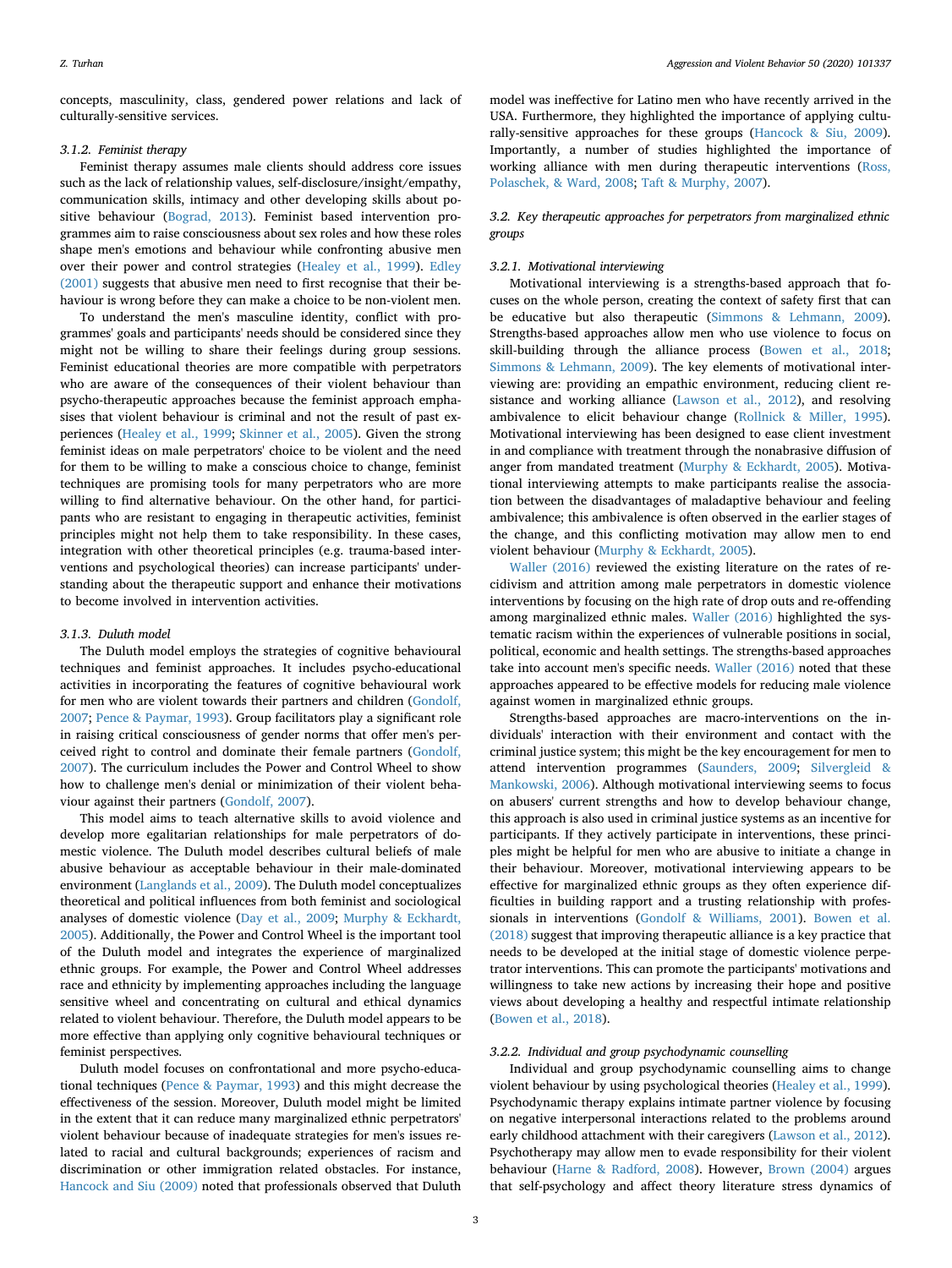domestic violence with the role of abusers' shame as a trigger of violent behaviour. The level of shame and its connection to violence might be used in individual intervention processes [\(Brown, 2004\)](#page-5-13). [Scalia \(1994\)](#page-6-28) states a different view of psychological theories; in that perpetrators' minimisation of their violence might prevent them from feeling shame. [Brown \(2004\)](#page-5-13) argues that individuals who use violence should acknowledge responsibility for their violence in intervention efforts. However, this acknowledgement can be achieved when long-term treatment is provided because of men's potential minimisations and denials at the initial stage of interventions.

Couple counselling aims to improve communication and negotiation skills between partners. However, this might not be effective if men who use violence do not take responsibility for their abusive behaviour ([Harne & Radford, 2008](#page-6-24)). Similarly, [Aldarondo and Malhotra \(2014\)](#page-5-2) state that couples and family treatment strategies do often not make perpetrators accountable for their change behaviour. On the other hand, the psychological theories underline perpetrators' psychological problems such as insecure attachment, psychological disorders and other internal issues; and hence, individual and group psychodynamic counselling might be powerful to support abusive men's individual needs during the interventions. For instance, men's prior experiences of poor socio-economic, emotional and behavioural problems could affect their perceptions of powerlessness [\(Adams, 2012\)](#page-5-14).

When men experience concomitant difficulties, such as psychological distress and a drug or alcohol problem, these men's engagement in intervention can be an additional challenge since these problems do not allow men to be mentally and emotionally ready to work on their violence [\(Roy, Châteauvert, & Richard, 2013](#page-6-29)). Moreover, marginalized ethnic men might experience additional struggles related migration status ([Gondolf & Williams, 2001;](#page-6-6) [Hancock & Siu, 2009\)](#page-6-9). Consequently, intervention programmes should solve men's psychological issues as well as societal difficulties to achieve positive outcomes in the domestic violence perpetrator programmes. As male perpetrators may hold migration status or marginalized ethnic identities, the following section clarifies the strategies in culturally-sensitive intervention programmes.

#### *3.2.3. Culturally-specific models*

[Kienzler, Spence, and Wenzel \(2019\)](#page-6-30) paid attention to how cultural and ethnic background can shape marginalized ethnic individuals' helpseeking behaviour in health settings. Similarly, [Almeida and Dolan-](#page-5-0)[Delvecchio \(1999\)](#page-5-0) gave the factors for lower rates of participation in interventions among immigrant survivors and perpetrators as: "their histories, such as pre-immigration status, current immigration status, economic well-being, religious affiliation, gender representation within the family, educational level, social class, and the ways in which immigrants experience the loss of their country" (p. 655). This might be related to lower levels of acculturation.

The power of culture is often ignored or minimised in traditional domestic violence intervention programmes [\(Almeida & Dolan-](#page-5-0)[Delvecchio, 1999\)](#page-5-0). [Jayasundara, Nedegaard, Sharma, and Flanagan](#page-6-31) [\(2014\)](#page-6-31) have found that social problems, traditional beliefs of patriarchal and traditional gender roles, spirituality, and immigration-related stressors are associated with domestic violence. [Atkinson et al.](#page-5-7) [\(1993\)](#page-5-7) highlighted that professionals who work with marginalized ethnic individuals in counselling should be aware of their potential experiences of discrimination and oppression in communities. In addition, the core aim of the culturally-sensitive model is to consider the impact of immigration and cultural transition on multigenerational family ([Almeida & Dolan-Delvecchio, 1999\)](#page-5-0).

To address cultural norms and socialization of violence against women, researchers suggest that primary prevention efforts including "raising public awareness about the issue, providing accurate information, challenging myths and stereotypes about domestic violence, and changing public opinion through media awareness campaigns" are important ([Aldarondo & Malhotra, 2014](#page-5-2), p. 397). Culturally-sensitive strategies and broad-based partnerships can support healing and

improve perpetrators' positive behaviour ([Aldarondo & Castro-](#page-5-6)[Fernandez, 2008\)](#page-5-6).

It is possible that language, family honour and the cultural normalisation of violence are barriers in intervening in domestic violence among perpetrators and victims from diverse communities [\(Gill, 2006](#page-6-32)). In domestic violence intervention programmes' focus group discussion, members of Al-Aman's women's support group expressed concerns that domestic violence or a forced marriage could add to the misperception that Islam and Arab cultures are inherently violent towards women. This issue could create increased prejudice in agencies like the police or social services. Therefore, if marginalized ethnic perpetrators experience racism or discrimination in communities, applying culturallysensitive strategies and a working alliance can help them to build trust and rapport with professionals.

[Perilla and Perez \(2002\)](#page-6-33) and [Hernandez \(2002\)](#page-6-34) describe the core principles of the incorporation of a culturally-sensitive approach into traditional treatment in the USA. These principles are about recognising the participants' potential language problems and social and cultural values. The dynamics of culture, race and ethnicity are often ignored or minimised in traditional domestic violence intervention programmes ([Almeida & Dolan-Delvecchio, 1999\)](#page-5-0). Similarly, [Hancock and Siu](#page-6-9) [\(2009\)](#page-6-9) state that Latino immigrant men in intervention programmes are likely to fail because these programmes may not consider their cultural values in the aspects of gender role transition and environmental stressors on immigrant families.

It is possible to argue that reducing participants' unfamiliarity about therapy and acculturation difficulties by encouraging them to increase their social support system is key to instigating a positive behavioural change process. Community-based intervention strategies can be helpful for many marginalized ethnic perpetrators. [Kim \(2010\)](#page-6-35) emphasised that community-based interventions are likely to help to reduce abusive actions, improve allies by describing problem areas, develop mutual objectives and make action plans within coordinated responses. For instance, an [Al-Aman evaluation report \(2012\)](#page-5-5) analysed the challenges of outreach efforts with religious leaders among Arab communities in London, UK. These challenges were the absolute refusal of religious leaders to acknowledge the need for outreach work on domestic abuse; the belief it is a private, family issue; and the focus on the role of women in maintaining the family unit. Moreover, religious leaders are frequently reluctant to engage with external services and agencies for fear of stigmatisation. Despite such challenges, the Al-Aman evaluation report highlighted that working with community members such as religious leaders can increase the effectiveness of the strategies of protecting women and children survivors of domestic violence ([Al-Aman, 2012](#page-5-5)).

Even though there is no fully equitable accessible interventions or psychotherapy for marginalized ethnic perpetrators, being aware of concerns, questions and conditions can challenge programme providers to develop more appropriate and easily accessible programmes for them. Community outreach services might increase equitable practices for perpetrators of domestic violence in order to reduce and stop violent behaviour. For example, [Cemlyn and Allen \(2016\)](#page-5-15) paid attention to the framework of transformative practice which includes collaborative and co-productive work with marginalized ethnic groups. This framework highlights the importance of engaging with marginalized ethnic communities by developing mutual learning, and listening to their voices and experiences [\(Cemlyn and Allen, 2016\)](#page-5-15).

It is possible that being aware of social stigma in psychotherapy is linked to a successful intervention outcome. For instance, a number of studies noted that fear of stigma has been associated with the effectiveness of therapeutic support ([Hatch et al., 1996;](#page-6-36) [Hong and Ku, 2017](#page-6-37); [Sparrow et al., 2017;](#page-6-38) [Williams et al., 1998](#page-6-39)). Such cultural stigma in communities can cause men to feel anxiety about attending interventions. For example, researchers have found that many perpetrators have been unwilling to share their private experiences during interventions ([Carbajosa et al., 2017;](#page-5-16) [Lomo et al., 2016;](#page-6-40) [Scott and King, 2007](#page-6-41)).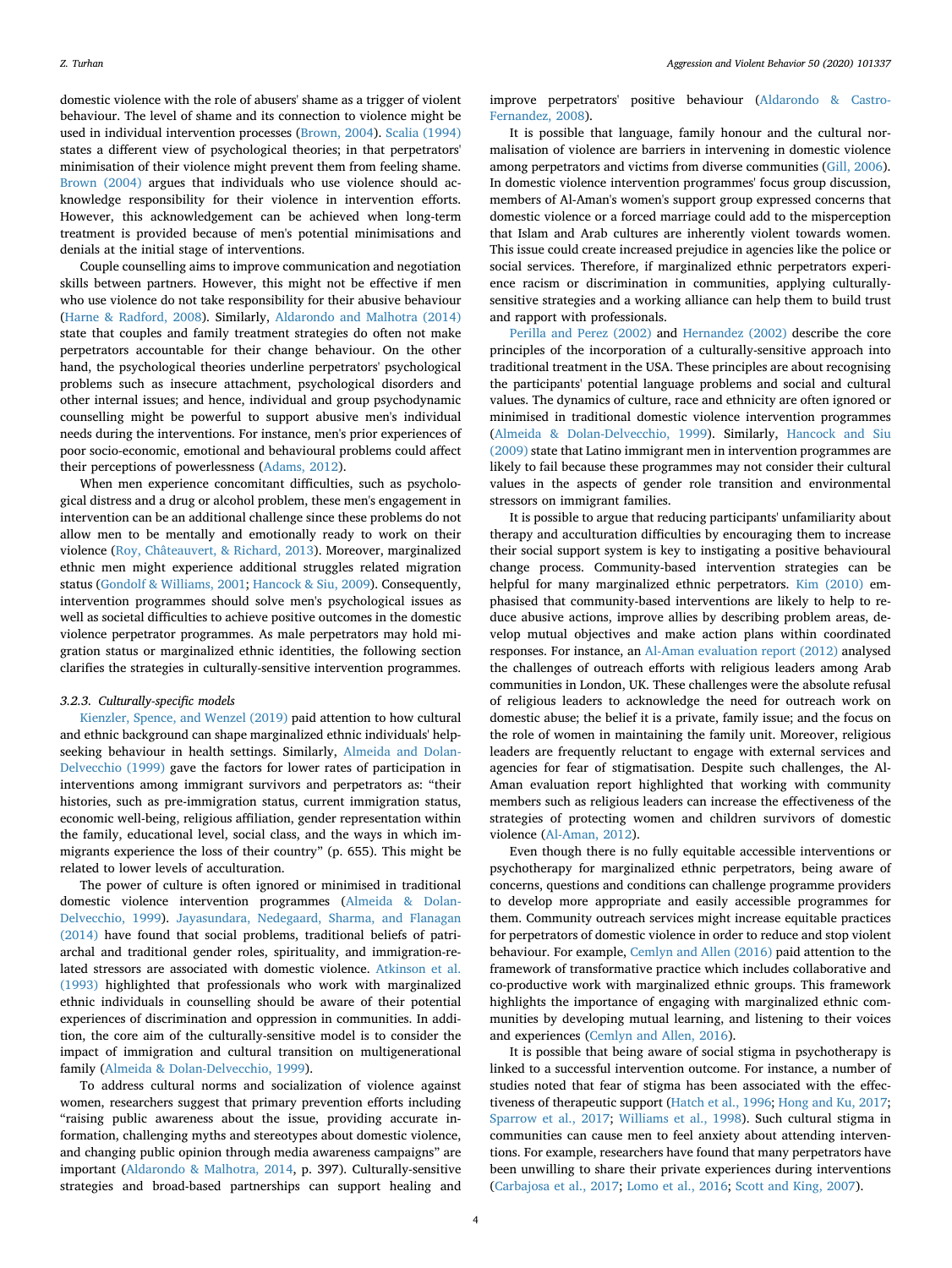When the facilitators build trust with the clients who hold different social and cultural values, this trustful interaction can minimize the effects of mistrust on the system. For example, being able to access culturally-competent psychotherapists may improve a trustful and empathic environment. Therefore, the understanding of marginalized ethnic participants' religious, cultural and social background is a key way of creating a positive therapeutic environment.

Professionals' training and improvements in their understanding of domestic violence perpetrators should take place in order to recognise how marginalized ethnic men approach a therapeutic intervention process ([McKenzie-Mavinga, 2009](#page-6-42)). This training is essential because social, cultural and racial influences need to be recognised [\(Almeida &](#page-5-0) [Dolan-Delvecchio, 1999;](#page-5-0) [Bent-Goodley, Rice II, Williams, & Pope,](#page-5-17) [2007\)](#page-5-17). Professionals' exploration of the men's experiences of oppression in larger society might increase their ability to provide a safe therapeutic environment for them. Similarly, several studies on marginalized ethnic groups in therapeutic interventions found that professionals' competency in therapeutic alliance and empathy impacts on building trust and positive relationships ([Brown, O'Leary, & Feldbau,](#page-5-18) [1997;](#page-5-18) [Fuertes et al., 2006;](#page-5-19) [Horvath & Symonds, 1991;](#page-6-43) [Martin, Garske, &](#page-6-44) [Davis, 2000;](#page-6-44) [Sue, Zane, Hall, & Berger, 2009\)](#page-6-45).

While some issues may cause attrition, using specific language can reduce this problem when working with marginalized ethnic groups. This specific language might be associated with recognising the participants' sensitive circumstances such as language problems, genderedpower dynamics, and stigmatisation in attending interventions. For instance, the men who use violence in their intimate relationship among Turkish communities in the UK often felt fearful about going to prison or receiving sanctions around not seeing their children ([Turhan,](#page-6-5) [2019\)](#page-6-5). Based on these concerns, many men might have attended interventions involuntarily. Therefore, using clear language about the empathic environment in psychotherapy can reduce their attrition and increase their involvement in taking responsibility [\(Turhan, 2019](#page-6-5)). It is always clear that violence against women and any type of violent behaviour is not acceptable and minimised during interventions.

Professionals' knowledge of the men's cultural and social backgrounds, especially for men who hold complicated immigration histories, should not include stereotypes and generalisations [\(Diamond &](#page-5-20) [Gillis, 2006\)](#page-5-20) because diversity exists within class, gender and cultural backgrounds in specific marginalized ethnic groups. Some researchers have argued that a lack of trained interpreters during sessions results in a poor outcome ([Pazos and Nadkarni, 2010](#page-6-46)). For example, untrained interpreters were identified as individuals who were family or community members [\(Pazos and Nadkarni, 2010](#page-6-46)). Likewise, having a family member as an interpreter during domestic violence perpetrator interventions was identified as an important reason for a poor outcome ([Turhan, 2019](#page-6-5)). Thus, utilising trained interpreters can increase the effectiveness of domestic violence interventions for marginalized ethnic communities.

[Girishkumar \(2014\)](#page-6-47) points out that violence against women should be considered a human rights issue rather than a cultural one. A model of the key stages and strategies for marginalized ethnic perpetrators was developed according to the findings of the literature review on the effectiveness of interventions and therapeutic strategies for men who use violence in their intimate relationships. These strategies are linked to culturally-sensitive approaches and an integrative model. [Table 1](#page-5-21) below describes the stages, goals and main strategies of integrated and culturally-sensitive interventions.

Each intervention strategy has its own strengths and weaknesses. However, some researchers argue that cognitive behavioural therapy is more effective in improving perpetrators' communication skills in their intimate relationships [\(Babcock et al., 2004\)](#page-5-3). In addition, if men experienced childhood trauma or poor attachments, a working therapeutic alliance can be effective for positive outcomes ([Lawson et al.,](#page-6-1) [2012;](#page-6-1) [Taft & Murphy, 2007;](#page-6-26) [Walling, Suvak, Howard, Taft, & Murphy,](#page-6-48) [2012\)](#page-6-48). Overall, motivational interviewing and culturally-sensitive

strategies appear to be effective for marginalized ethnic perpetrators' behavioural change process. Yet, additional intervention techniques should be considered based on individuals' needs, including psychological trauma, post-traumatic disorder and substance abuse, and migration related obstacles.

#### **4. Discussion**

The cognitive behavioural therapy and feminist sociocultural approaches share several common targets in treatment (e.g., beliefs, behaviour change and personal responsibility). Moreover, many models of domestic violence perpetrator intervention programmes seem to intersect with some common approaches. However, these approaches differ based on their theoretical backgrounds and ideas around men's violent behaviour. For instance, [Lawson et al. \(2012\)](#page-6-1) highlight the limitations of feminist socio-cultural therapy which they describe as concentrating solely on patriarchy and being inadequate to take into account building therapeutic alliance and psychological issues. In addition, culturally based models focus on the influences of individuals' racial, cultural and religious background on their behavioural change processes. Therefore, it is important for professionals to be able to apply appropriate techniques based on the men's needs in their social and cultural contexts.

It could be argued that culturally-sensitive models could be effective for marginalized ethnic populations. For instance, many of them experience difficulties in attending therapeutic support because of mistrust of the system ([Gondolf & Williams, 2001;](#page-6-6) [Sue & Sue, 2013\)](#page-6-49). Thus, they might feel more comfortable in attending individual counselling rather than group treatments. Moreover, education through informing the community, raising awareness around the issue of domestic violence, and incorporating domestic violence interventions and other social services are critical to achieving a non-violent environment for families. Thus, community-based practices can overcome women blaming and increase the accountability of male perpetrators in many communities.

While this research has tried to illuminate some key techniques of interventions and examined how to provide effective programmes for marginalized ethnic perpetrators of domestic violence, there are some limitations in achieving fully successful interventions. These limitations are linked to funding for establishing effective services and perpetrators and community members' inadequate knowledge about therapeutic support. The Government needs to fund an effective evaluation of perpetrator programmes in order to improve current programmes and identify the characteristics of effective strategies for marginalized ethnic perpetrators. The evidence shows that there are extensive waiting lists to enter programmes [\(Stephenson, Woodhams, & Harkins,](#page-6-50) [2017\)](#page-6-50), and order completions were not gathered in the statistics ([Bowen, 2011](#page-5-22)). This means that it was not possible to say whether abusers had completed their sentences ([Bullock, Sarre, Tarling, &](#page-5-23) [Wilkinson, 2010](#page-5-23)). A separate report by the National Association of Probation Officers made a similar conclusion about under-capacity. This demonstrates that many perpetrators are not able to access the programmes because of under-resourcing [\(Home Affairs Sixth Report,](#page-6-51) [2008\)](#page-6-51). This under-resourcing might create various problems such as continuing or even increasing the consequences of violence on the survivors. Community programmes need more funding to provide adequate services [\(Home Affairs Sixth Report, 2008\)](#page-6-51). Overall, culturally-sensitive approaches recognise marginalized ethnic perpetrators' language barriers, racial and cultural backgrounds, socio-economic struggles, lack of social support, fewer counselling experiences and greater resistance to attending interventions.

#### **5. Conclusion**

Domestic violence intervention approaches attempt to reduce and end men's violent behaviour towards their partners and children, yet each perpetrator has a distinctive experience based on their social,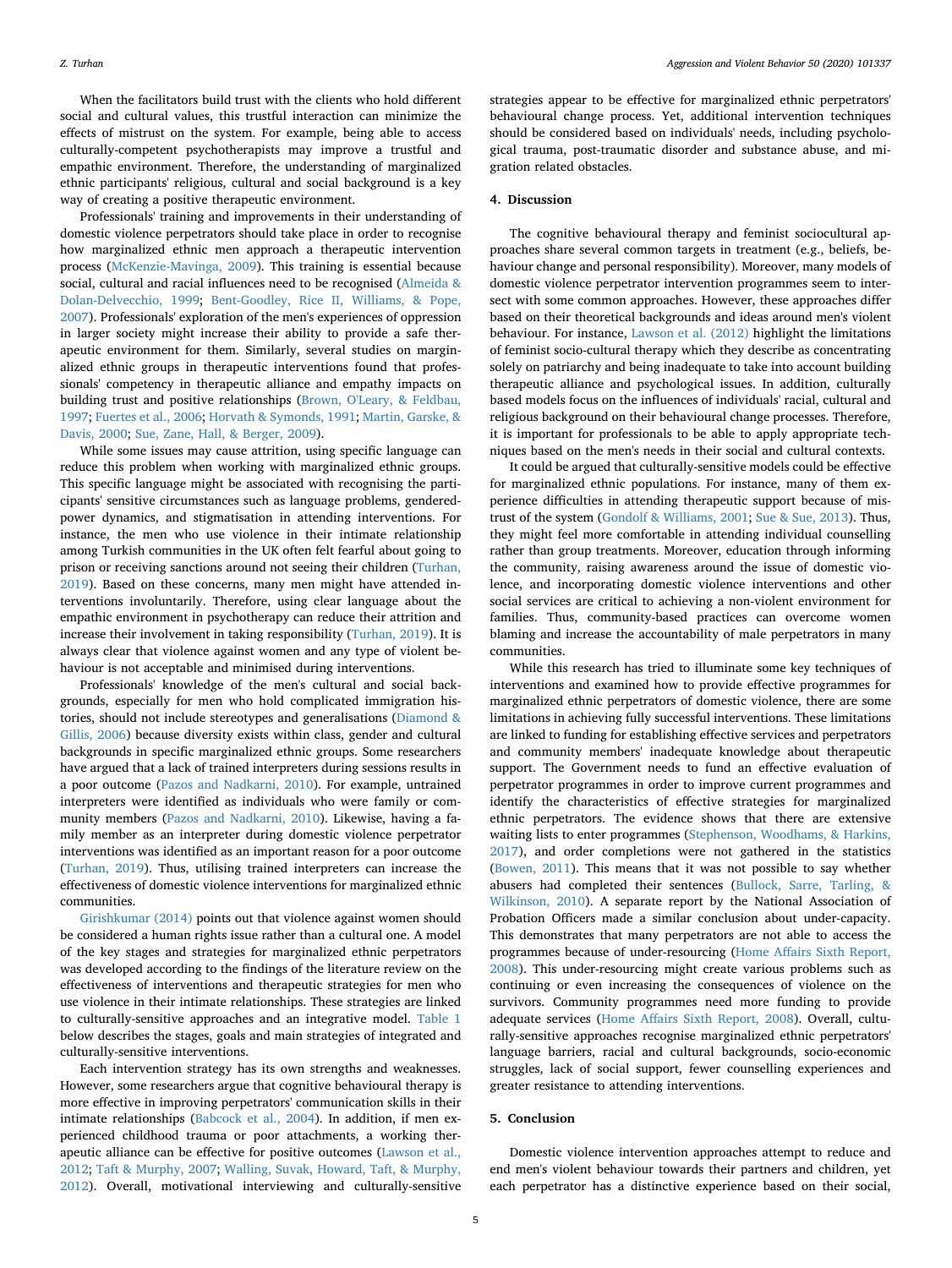#### <span id="page-5-21"></span>**Table 1**

Model of therapeutic strategies for marginalized ethnic perpetrator

| Intervention stages                                                    | Major approach and goals                                                                                                                                                                                                                                                                                                                          | Main strategies                                                                                                                                                                                                                                                                                                                    |
|------------------------------------------------------------------------|---------------------------------------------------------------------------------------------------------------------------------------------------------------------------------------------------------------------------------------------------------------------------------------------------------------------------------------------------|------------------------------------------------------------------------------------------------------------------------------------------------------------------------------------------------------------------------------------------------------------------------------------------------------------------------------------|
| 1. Developing safe and empathic<br>therapeutic environment             | Motivational interviewing: To improve mutual goals about how to<br>stop their power gender relations, power and controlling behaviour<br>over their partners. To develop healthy communication and<br>challenge men to realise the association between the consequences<br>of their violent behaviour and feeling ambivalence.                    | Building trust and rapport by using fewer confrontational approaches<br>and providing a safe therapeutic environment. Explaining the<br>confidential service. Applying active listening to the men's<br>frustrations and stressors while at the same time not colluding in<br>violence against women. To apply a working alliance. |
| 2. Informing men about the<br>therapeutic support                      | Culturally-sensitive approach: To make men understand the<br>meanings of domestic violence in the new country which include<br>physical, psychological, sexual, financial and emotional abuse. To<br>challenge their stereotypes of domestic violence. To raise public<br>awareness about domestic violence by providing accurate<br>information. | Providing psychoeducation about the rules on violence against<br>women and the processes of therapeutic treatment. Increasing<br>professionals' awareness of potential issues of discrimination and<br>racism in some groups. Utilising trained interpreter if the participants<br>experience language problem.                    |
| 3. Reducing patriarchal beliefs                                        | Cognitive behavioural and feminist practices: To break their strong<br>masculine identity and invite men to share their feelings and ideas<br>about patriarchy as well as reduce their beliefs around male<br>privilege and domination in families and tolerance of violence. To<br>challenge men to stop blaming women for their violence.       | Asking open-ended questions about men's feelings and thoughts<br>about the process of violent events. Raising consciousness of sex roles<br>by confronting them about their power and controlling behaviour.<br>Encouraging them to focus on their own ideas, actions and feelings.                                                |
| 4. Improving healthy and<br>respectful intimate<br>relationship skills | Duluth model: To develop more gender equal gender relationships<br>by reducing and ending patriarchal beliefs about male privilege. To<br>improve healthy and respectful intimate relationships.                                                                                                                                                  | Challenging them to improve gender equal ideas. Applying anger<br>management techniques: relaxation training, time-outs and changing<br>negative attributions. Implementing strengths-based strategies.                                                                                                                            |
| 5. Applying additional treatment<br>strategies                         | Combined integrative and culturally-sensitive approaches: To work<br>on men's psychological trauma; posttraumatic stress disorder;<br>substance abuse or gambling addiction problems. To reduce<br>depression linked to experiences of racism, discrimination and<br>socio-economic struggles.                                                    | Applying relapse prevention techniques; trauma focused cognitive<br>behavioural therapy; substance abuse or gambling treatment and<br>couple and family therapy sessions. Referring them to mental health<br>treatment for their depression.                                                                                       |

ethnic, class and cultural background. Through the techniques presented in this article, professionals need to take into account perpetrators' unique and additional struggles in their lives much more. Moreover, collaborative work with other services for participants' additional problems; building trustful relationships; understanding oppression, racism and discrimination in society; providing trained interpreters; considering complicated immigration histories; and working in alliance to build a trustful therapeutic environment have been identified as important techniques for achieving positive outcomes in domestic violence interventions among marginalized ethnic perpetrators. Therefore, programme providers should become aware of participants' needs and refer them for additional help, including psychiatric clinics and substance abuse and other treatment settings. Specifically, being aware of marginalized ethnic perpetrators' problem areas, including language, culture, racism and discrimination, means programme providers can help them to access appropriate services which will reduce and stop their violent and abusive behaviour towards their partners and children. Culturally-competent practices have been recognised as helpful for men to build a more respectful and healthy intimate relationship.

#### **Acknowledgments**

I would like to thank Professor Claudia Bernard from Goldsmiths, University of London for her support and encouragement

#### **References**

<span id="page-5-14"></span>Adams, P. J. (2012). Interventions with men who are violent to their partners: Strategies for early engagement. *Journal of Marital and Family Therapy, 38*(3), 458–470. [https://](https://doi.org/10.1111/j.1752-0606.2012.00320.x) [doi.org/10.1111/j.1752-0606.2012.00320.x.](https://doi.org/10.1111/j.1752-0606.2012.00320.x)

<span id="page-5-5"></span>Al-Aman (2012). *[Al-Aman evaluation 2008–12.](http://refhub.elsevier.com/S1359-1789(18)30285-4/rf0010)* London.

- <span id="page-5-6"></span>[Aldarondo, E., & Castro-Fernandez, M. \(2008\). Intimate partner violence and recidivism](http://refhub.elsevier.com/S1359-1789(18)30285-4/rf0015) [following interventions with men who batter: Cultural and empirical considerations.](http://refhub.elsevier.com/S1359-1789(18)30285-4/rf0015) In R. Carrillo, & J. Tello (Eds.). *[Family violence and men of color](http://refhub.elsevier.com/S1359-1789(18)30285-4/rf0015)* (pp. 1–37). New York: [Springer Publishing Company](http://refhub.elsevier.com/S1359-1789(18)30285-4/rf0015).
- <span id="page-5-2"></span>[Aldarondo, E., & Malhotra, K. \(2014\). Domestic violence: What every multicultural](http://refhub.elsevier.com/S1359-1789(18)30285-4/rf0020) [clinician should know. In M. L. Miville, & A. D. Ferguson \(Eds.\).](http://refhub.elsevier.com/S1359-1789(18)30285-4/rf0020) *Handbook of raceethnicity and gender in psychology* [\(pp. 379–405\). \(1st ed.\). New York: Springer Science](http://refhub.elsevier.com/S1359-1789(18)30285-4/rf0020) [& Business Media.](http://refhub.elsevier.com/S1359-1789(18)30285-4/rf0020)
- <span id="page-5-0"></span>[Almeida, R. V., & Dolan-Delvecchio, K. \(1999\). Addressing culture in batterers inter](http://refhub.elsevier.com/S1359-1789(18)30285-4/rf0025)vention. *[Violence Against Women, 5](http://refhub.elsevier.com/S1359-1789(18)30285-4/rf0025)*(6), 654–683.
- <span id="page-5-1"></span>[Almeida, R. V., & Hudak, J. \(2002\). The cultural context model. In E. Aldarondo, & F.](http://refhub.elsevier.com/S1359-1789(18)30285-4/rf0030) Mederos (Eds.). *[Programs for men who batter: Intervention and prevention strategies in a](http://refhub.elsevier.com/S1359-1789(18)30285-4/rf0030)*

<span id="page-5-7"></span>*diverse society*[. Kingston, New Jersey: Civic Research Institute, Inc.](http://refhub.elsevier.com/S1359-1789(18)30285-4/rf0030) [Atkinson, D. R., Thompson, C. E., & Grant, S. K. \(1993\). A three-dimesional model for](http://refhub.elsevier.com/S1359-1789(18)30285-4/rf0035)

- <span id="page-5-3"></span>[counseling racial/ethnic minorities.](http://refhub.elsevier.com/S1359-1789(18)30285-4/rf0035) *The Counseling Psychologist, 21*(2), 257–277. Babcock, J. C., Green, C. E., & Robie, C. (2004). Does batterers' treatment work? A metaanalytic review of domestic violence treatment. *Clinical Psychology Review, 23*(8),
- <span id="page-5-9"></span>1023–1053. [https://doi.org/10.1016/j.cpr.2002.07.001.](https://doi.org/10.1016/j.cpr.2002.07.001) Bent-Goodley, T. B. (2005). Culture and domestic violence: Transforming knowledge development. *Journal of Interpersonal Violence, 20*(2), 195–203. [https://doi.org/10.](https://doi.org/10.1177/0886260504269050)
- <span id="page-5-17"></span>[1177/0886260504269050](https://doi.org/10.1177/0886260504269050). [Bent-Goodley, T. B., Rice, J., II, Williams, O. J., & Pope, M. \(2007\). Treatment for per](http://refhub.elsevier.com/S1359-1789(18)30285-4/rf0050)[petrators of domestic violence. In M. P. Koss, & A. E. Kazdin \(Vol. Eds.\), \(2nd ed.\).](http://refhub.elsevier.com/S1359-1789(18)30285-4/rf0050) *Navigating solutions: Vol 2*. *[Violence against women and children](http://refhub.elsevier.com/S1359-1789(18)30285-4/rf0050)* (pp. 199–213). [American Psychological Association.](http://refhub.elsevier.com/S1359-1789(18)30285-4/rf0050)
- <span id="page-5-11"></span>Bograd, M. L. (2013). *[Feminist approaches for men in family therapy](http://refhub.elsevier.com/S1359-1789(18)30285-4/rf0055)* (2nd ed.). New York: [Routledge](http://refhub.elsevier.com/S1359-1789(18)30285-4/rf0055).
- <span id="page-5-22"></span>[Bowen, E. \(2011\). Evaluation issues: What else should we be considering? In E. Bowen](http://refhub.elsevier.com/S1359-1789(18)30285-4/rf0060) (Ed.). *[The rehabilitation of partner-violent men](http://refhub.elsevier.com/S1359-1789(18)30285-4/rf0060)* (pp. 179–199). (1st ed.). Sussex: John [Wiley & Sons](http://refhub.elsevier.com/S1359-1789(18)30285-4/rf0060).
- <span id="page-5-8"></span>[Bowen, E., Walker, K., & Holdsworth, E. \(2018\). Applying a strengths-based psychoe](http://refhub.elsevier.com/S1359-1789(18)30285-4/rf0065)[ducational model of rehabilitation to the treatment of intimate partner violence:](http://refhub.elsevier.com/S1359-1789(18)30285-4/rf0065) Program theory and logic model. *[International Journal of Offender Therapy and](http://refhub.elsevier.com/S1359-1789(18)30285-4/rf0065) [Comparative Criminology, 0](http://refhub.elsevier.com/S1359-1789(18)30285-4/rf0065)*(0), 1–18.
- <span id="page-5-13"></span>Brown, J. (2004). Shame and domestic violence: Treatment perspectives for perpetrators from self psychology and affect theory. *Sexual and Relationship Therapy, 19*(1), 39–56. <https://doi.org/10.1080/14681990410001640826>.
- <span id="page-5-18"></span>Brown, P. D., O'Leary, K. D., & Feldbau, S. R. (1997). Dropout in a treatment program for self-referring wife abusing men. *Journal of Family Violence, 12*(4), 365–387. [https://](https://doi.org/10.1023/A:1021906825073) [doi.org/10.1023/A:1021906825073.](https://doi.org/10.1023/A:1021906825073)
- <span id="page-5-23"></span>[Bullock, K., Sarre, S., Tarling, R., & Wilkinson, M. \(2010\).](http://refhub.elsevier.com/S1359-1789(18)30285-4/rf0080) *The delivery of domestic abuse [programmes: An implementation study of the delivery of domestic abuse programmes in](http://refhub.elsevier.com/S1359-1789(18)30285-4/rf0080) [probation areas and Her Majesty's Prison Service.](http://refhub.elsevier.com/S1359-1789(18)30285-4/rf0080)* (London).
- <span id="page-5-16"></span>Carbajosa, P., et al. (2017). 'Responsive versus treatment-resistant perpetrators in batterer intervention programs: personal characteristics and stages of change', Psychiatry, Psychology and Law. *Routledge, 24*(6), 1–15. [https://doi.org/10.1080/](https://doi.org/10.1080/13218719.2017.1347933) [13218719.2017.1347933](https://doi.org/10.1080/13218719.2017.1347933).
- <span id="page-5-15"></span>[Cemlyn, S., & Allen, D. \(2016\). Outreach: care experiences among Gypsy, Travellers and](http://refhub.elsevier.com/S1359-1789(18)30285-4/rf5005) [Roma families. In C. Williams, & M. J. Graham \(Eds.\).](http://refhub.elsevier.com/S1359-1789(18)30285-4/rf5005) *Social work in a diverse society* [\(pp. 161–181\). Bristol and Chicago: Policy Press](http://refhub.elsevier.com/S1359-1789(18)30285-4/rf5005).
- <span id="page-5-4"></span>Day, A., Chung, D., O'Leary, P., & Carson, E. (2009). Programs for men who perpetrate domestic violence: An examination of the issues underlying the effectiveness of intervention programs. *Journal of Family Violence, 24*(3), 203–212. [https://doi.org/10.](https://doi.org/10.1007/s10896-008-9221-4) [1007/s10896-008-9221-4](https://doi.org/10.1007/s10896-008-9221-4).
- <span id="page-5-20"></span>[Diamond, S. L., & Gillis, J. R. \(2006\). Approaching multiple diversity: Addressing the](http://refhub.elsevier.com/S1359-1789(18)30285-4/rf0090) [intersections of class, gender, sexual orientation and different abilities. In C. Lago](http://refhub.elsevier.com/S1359-1789(18)30285-4/rf0090) (Ed.). *[Race, culture and counselling: The ongoing challenge](http://refhub.elsevier.com/S1359-1789(18)30285-4/rf0090)* (pp. 217–229). .
- <span id="page-5-10"></span>[Dobash, R. P., Dobash, R. E., Cavanagh, K., & Lewis, R. \(2000\). A research evaluation of](http://refhub.elsevier.com/S1359-1789(18)30285-4/rf0095) [British programmes for violent men.](http://refhub.elsevier.com/S1359-1789(18)30285-4/rf0095) *Journal of Social Policy, 28*, 205–233.
- <span id="page-5-12"></span>[Edley, N. \(2001\). Analysing masculinity; interpretative repertoires, ideological dilemmas](http://refhub.elsevier.com/S1359-1789(18)30285-4/rf0100) [and subject positions. In M. Wetherell, S. Taylor, & S. J. Yates \(Eds.\).](http://refhub.elsevier.com/S1359-1789(18)30285-4/rf0100) *Discourse as data: A guide for analysis* [\(pp. 338\). London: SAGE Publications](http://refhub.elsevier.com/S1359-1789(18)30285-4/rf0100).
- <span id="page-5-19"></span>Fuertes, J. N., Stracuzzi, T. I., Bennett, J., Scheinholtz, J., Mislowack, A., Hersh, M., & Cheng, D. (2006). Therapist multicultural competency: A study of therapy dyads.